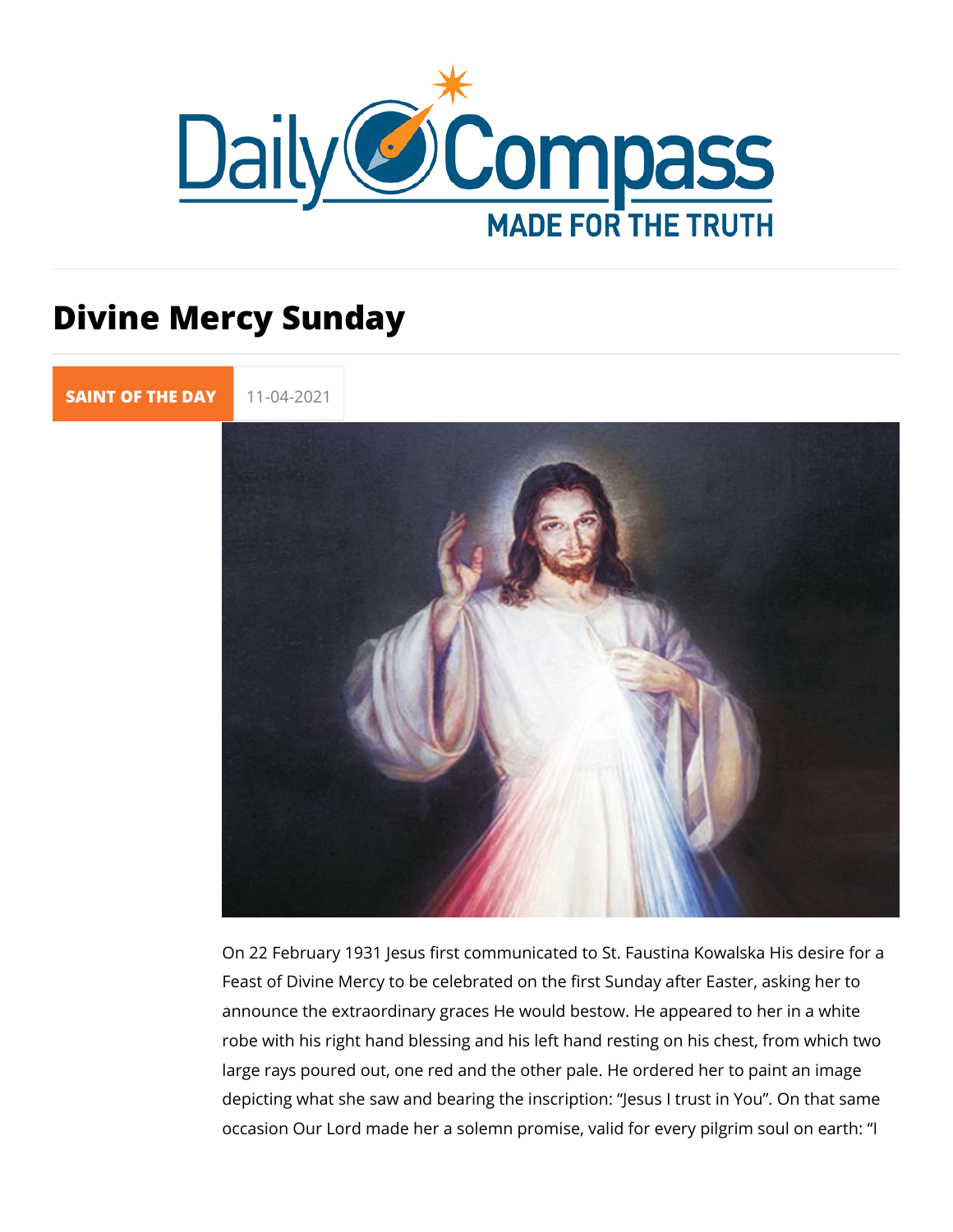promise that the soul that will venerate this image will not perish. I also promise already on this earth, but especially at the hour of death, victory over enemies. I myself will defend it as My own glory".

**Through the revelations to Sister Faustina,** Jesus asked priests to announce "My great Mercy for the souls of sinners," asking every person to invoke His forgiveness with confidence. After 22 February 1931, as proof of how important the Feast of Divine Mercy is in His plan for salvation, he reminded the saint of His request in 14 other apparitions, each time giving new elements on how to celebrate it and why. The choice of the first Sunday after Easter indicates precisely the intimate link between the mystery of the Redemption and this feast, a link that is made even more evident by its novena ("during this novena I will bestow all kinds of graces", said the Lord), which begins on Good Friday. In fact, Jesus explained that "souls perish, despite My sorrowful Passion", through the refusal of divine Love. And with the Feast of Divine Mercy He wanted to offer another great possibility of salvation, before His just judgment.

**Jesus promised special graces to those who worthily receive the Eucharist on Divine Mercy Sunday:** "The soul that approaches confession and Holy Communion receives total remission of sins and punishments". And he added: "On that day all the floodgates through which My divine graces flow are open". These exceptional gifts are, according to Father Ignatius Rozycki (a theologian very dear to Saint John Paul II), even greater than the plenary indulgence (which is specifically the remission of the temporal penalty for sins, which are already forgiven) and could be equated with a "second Baptism". Confession can also be made a few days earlier. There remains the need to receive Communion in a state of grace (without any mortal sin), and to worship fervently the Divine Mercy, defined by Jesus as "the greatest attribute of God".

**Among those who most helped Sister Faustina** to spread devotion to the Divine Mercy is Blessed Michael Sopocko (1888-1975), her spiritual director: "He will help you to do My will on earth", God told her through an interior locution. It was he who asked Eugeniusz Kazimirowski in 1934 to paint the first image of the Merciful Jesus. The painter executed the painting under the strict supervision of the saint. And Father Sopocko exhibited it for the first time in the Gate of Dawn church in Vilnius from April 26 to April 28, 1935, the latter day coinciding with the first Sunday after Easter and during which a solemn Mass was celebrated.

**With regard to the image painted by Kazimirowski** there is one memorable incident: Saint Faustina was so saddened by the impossibility of depicting Jesus in all His beauty that one day, while work was still in progress, she burst into tears in the chapel: